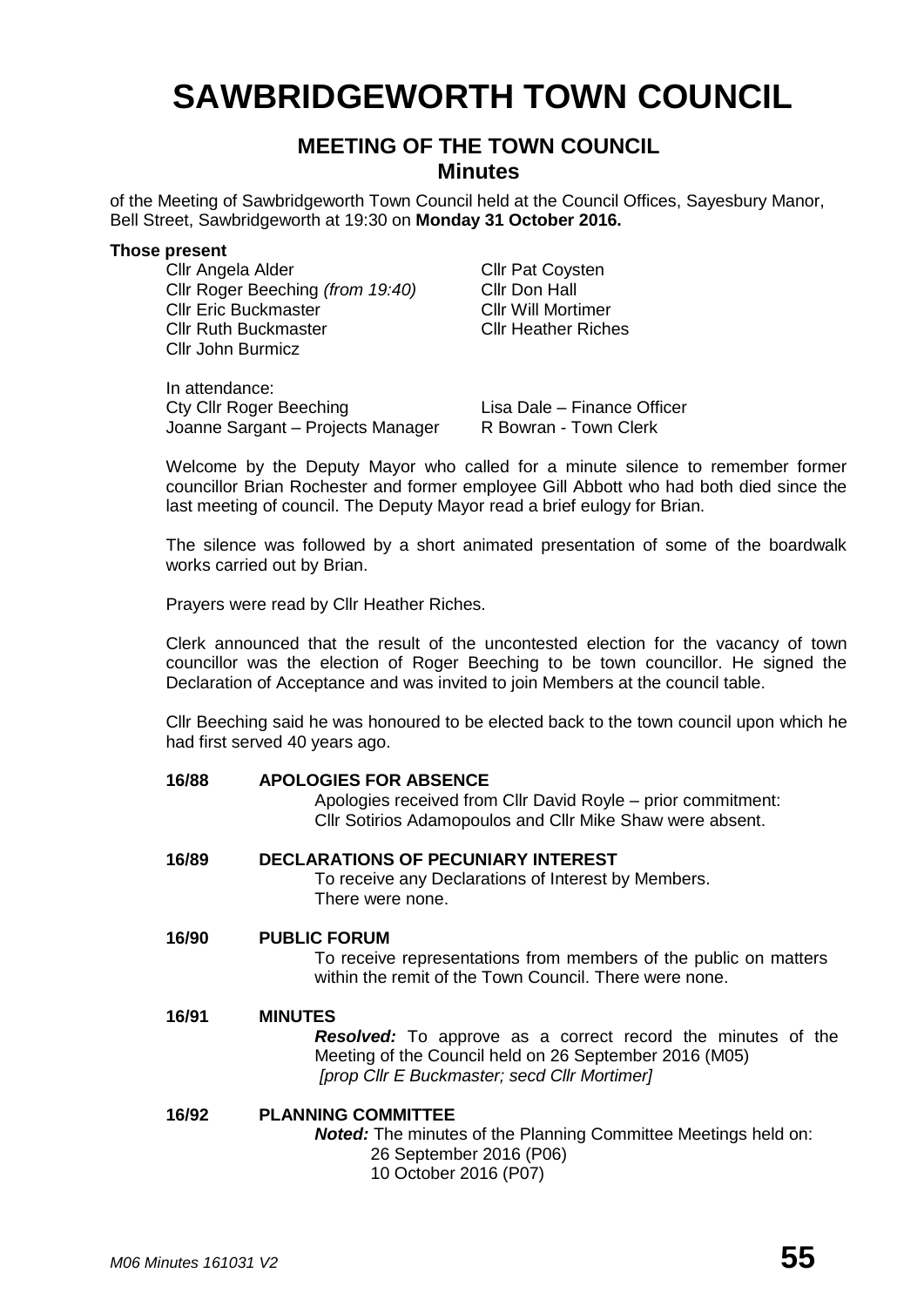#### **16/93 AMENITIES COMMITTEE**

*Noted:* The minutes of Amenities Committee Meetings held on:

11 July 2016 (A01)

10 October 2016 (A02)

# **16/94 MAYOR'S CORRESPONDENCE/COMMUNICATIONS**

To receive Mayor's appointments and communications, delivered by the Deputy Mayor

Firstly, my apologies for not being at this meeting but I am sure Councillor Ruth Buckmaster will more than adequately stand in for me!

The main events of the past month were the highly successful Sawbo Travel Challenge from 26-30 September, followed by the Town Walk on Saturday 01 October. Reedings were the overall winners but awards were given to all four participating schools in the Council Chamber on 11 October. All schools demonstrated an impressive increase in non-driving methods of getting to school. At the review meeting on 13 October it was agreed to have another meeting on 19 January to discuss future events and how best to build on the success of the September activity. Thanks are due to all the schools, their staff, parents and children for their enthusiastic participation, to Herts (especially) and East Herts Councils for their support and to Town Council councillors, officers and staff, as well as our PCSOs. We have provided a great example for others to follow and for ourselves a hard act to follow!

On 28 September I attended Reedings' 50<sup>th</sup> anniversary celebrations (where my own children went) and on Saturday 1 October, as well as the Town Walk, we had the Mayor's Quiz in aid of St Elizabeth's, which raised a healthy £625. Thanks are again due to the Town Projects Manager, Town Clerk and Planning Officer for their support on a very busy day, as well as to Councillors Buckmaster at the Town Walk.

#### **It would be very good to see more councillors supporting town and mayor's charity events!**

Over the weekend of 21-23 October we welcomed Town Twinning guests from Moosburg for the first time; we welcomed them on arrival in the Council Chamber, took them on a visit to Cambridge the next day and held a dinner in the Hailey Centre on Saturday evening. It was a very successful weekend, in which several councillors participated, and which was very well supported by Council officers; we are now exploring the process for formalising this link.

#### *Cllr E Buckmaster thanked the town council for providing transport for the week end.*

On 26 October I attended the Parish and Urban Conference, which Councillors Eric Buckmaster and Angela Alder will no doubt report on. I was particularly struck by the presentations on Isolation and Health, Dementia Awareness, Visit Herts, Ware in Bloom and Welcoming and attractive towns and villages. I think there are ideas and initiatives from these presentations that we could usefully explore in committee in relation to our own community.

*M06 Minutes 161031 V2* **56**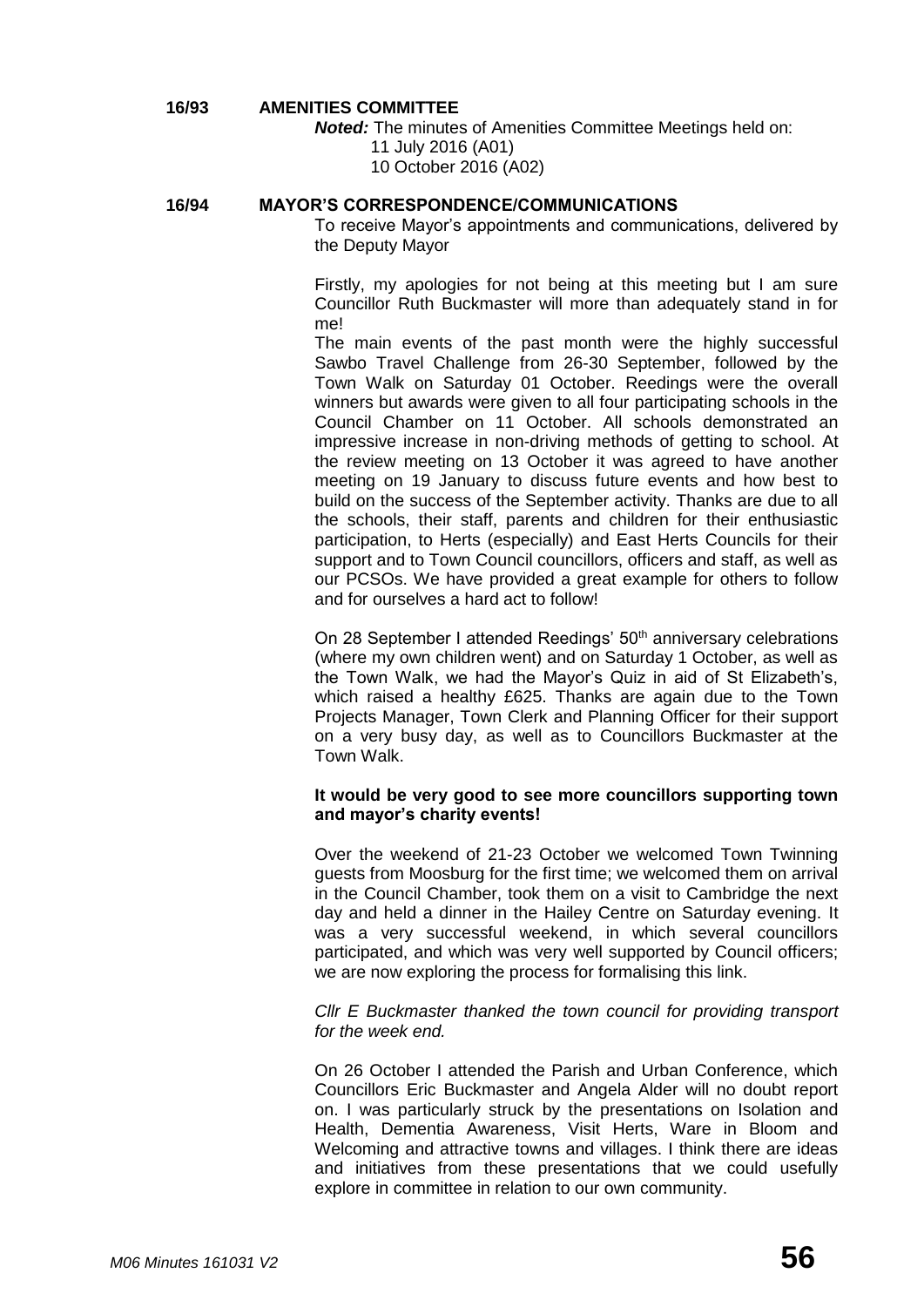#### **16/95 REPRESENTATIVES REPORTS**

- To receive representatives reports from:
- o County Councillor Roger Beeching who talked about HCC as the Lead Local Flood Authority.
	- o The Pitt Review triggered the 2010 Flood and Water Management Act which created Lead Local Flood Authorities and Risk Management Authorities of which there are 17 in Hertfordshire.
	- o The "who does what" is highly convoluted and it is no surprise that there is confusion.
	- o Described Risk Assessments, a New Flood Strategy 2017/27 concentrating on prevention and better partnership working
	- o Emphasised the creation of SuDS Sustainable Drainage Systems but there is some doubt as to whether these will work as they can't be maintained.
- o District Councillor Angela Alder
	- o Health & Wellbeing report concluded that the LPA should take this into account and needs to be included in District Plan.
	- o Evaluation of Independent Living should be completed in a few days
	- o Tony Jackson presented on H&WB from his perspective
	- o Reported on Mental Health Day
	- o Waiting for Air Quality Management policy
	- o Asked people to be aware of the Isolation and Loneliness agenda.
- o District Councillor Eric Buckmaster
	- o Urban Conference was very useful and called for members to attend next year.
	- o Mentioned ideas for the regeneration of Bishops Stortford town centre
	- o Time banking is now replaced by #teamherts. Suggested that STC should host a launch meeting.
- o District Councillor Will Mortimer
	- o Said EHDC had gone more digital and offered help to STC for virus security
	- o Had received a copy of the District Plan.
- o Hertfordshire Police were not present but left a report:
	- o Several thefts from cars, two persons arrested
	- o Report on "Cold Calling" exclusion zone in association with Trading Standards.
- o Other Representatives
	- Memorial Hall: Cllr R Buckmaster reported 12 November as Nostalgia Day and a visit to the airfield memorial.
	- RHSO: Cllr E Buckmaster reported on Apple Day which had yielded 973 bottles of apple juice.
	- HAPTC: Cllr Alder reported on the proposed referendum process for parish and town councils. Clerk confirmed he had responded on behalf of STC.

#### **16/96 APPOINTMENT TO AMENITIES COMMITTEE**

To consider the appointment of a Member to the Amenities Committee to fill the current vacancy.

*Resolved:* That Cllr Roger Beeching should fill the vacant position. *[prop Cllr E Buckmaster; secd Cllr Riches]*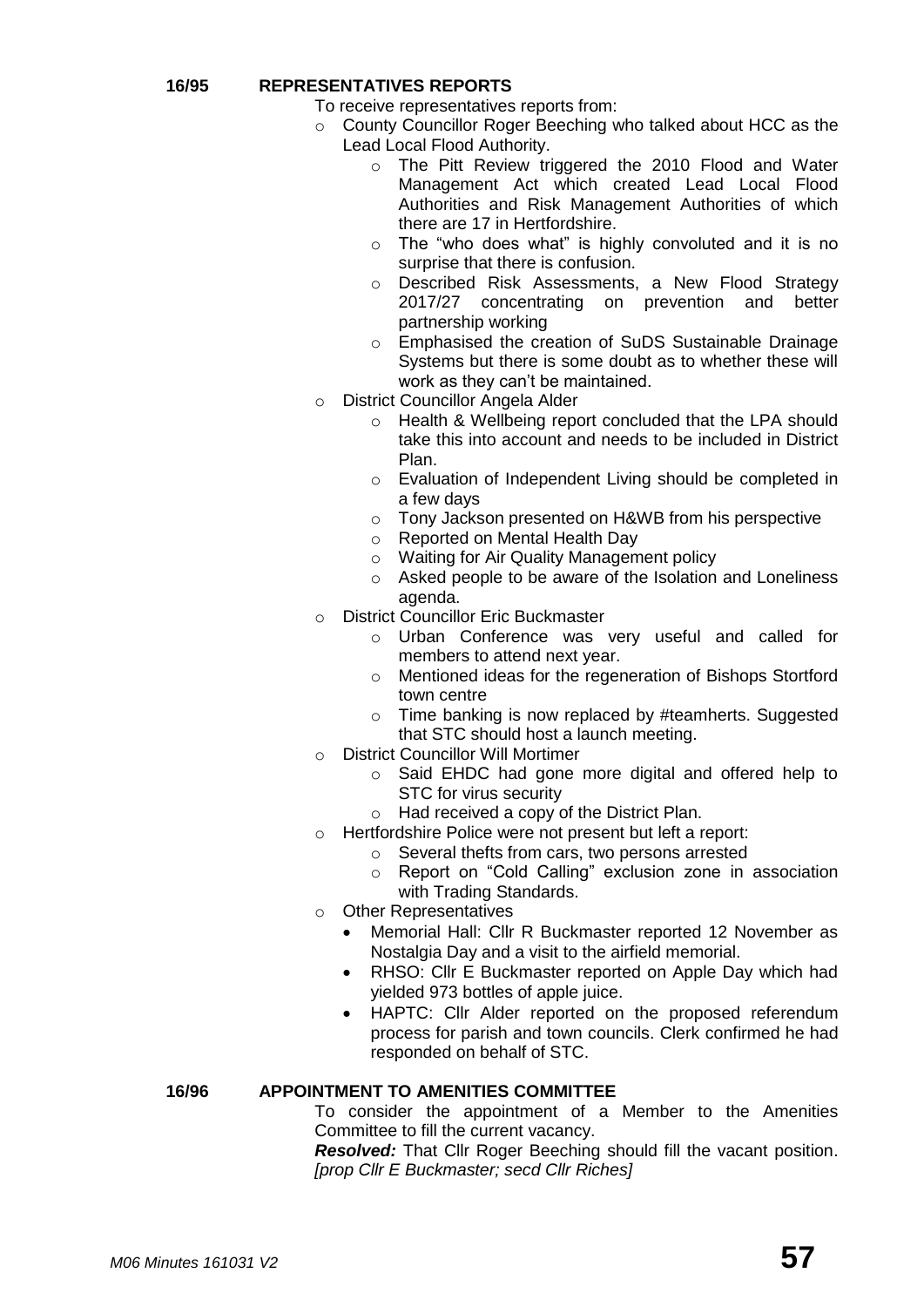#### **16/97 ANNUAL ACCOUNTS**

*Resolved:* To approve and accept the Annual Return, including the external auditor's certificate, for 2015/16. *[prop Cllr Mortimer; secd Cllr Alder]*

*Resolved:* To adopt the recommendations made in the report of the external auditor. *[prop Cllr Mortimer; secd Cllr Riches]*

#### **16/98 VACANCY FOR TOWN COUNCILLOR**

To update Members on the call for an election to fill the vacancy on the council. Clerk had been advised on 28 October that the nomination papers for one candidate has been ruled as ineligible. Clerk advised Members of his considerable concern over the interaction with East Herts District Council that had caused this situation to have arisen. Clerk stated that he had arranged a meeting with the Returning Officer to discuss the issues that had arisen.

Members also expressed their concern and after some debate required that it be formally minuted that Members supported the action by the Town Clerk to meet with the Returning Officer.

#### **16/99 DISTRICT PLAN**

Clerk reported to Members the arrangements for public consultations arranged for Saturday 05 November and Saturday 19 November on the District Plan.

Cllr Beeching emphasised that the comments that are wanted should address meeting the criteria:

*"against reasonable alternatives"* and *"can it be delivered"*

#### **16/100 TOWN CLERK'S REPORT**

Report for October 2016

#### **[Allotments](http://www.sawbridgeworth-tc.gov.uk/town-information/town-council-services/allotments)**

- Skip provision at Vantorts over bank Holiday weekend **Bus Shelters**
- Spellbrook shelter repaired from the effects of further vandalism **Car Park Subsidy**
- New parking regime from EHDC imminent.
- No definitive advice yet on budgetary implications for 2017/18. **[Cemetery](http://www.sawbridgeworth-tc.gov.uk/town-information/town-council-services/cemetery)**
- 10 Interments managed in 2016/17 to date
- Application for an exhumation to be made to MoJ **Chamber Utilisation**

- Hosting EHDC senior team meeting on 07 November
- **Community Transport - [Sawbobus](http://www.sawbridgeworth-tc.gov.uk/town-information/town-council-services/sawbobus) an[d Minibus Hire](http://www.sawbridgeworth-tc.gov.uk/town-information/town-council-services/minibus-hire)**

# • No update

#### **Consultee on all matters relevant to the town**

None received this month.

#### **District Plan**

 Preparing for two November consultation days. **Financial Accounting**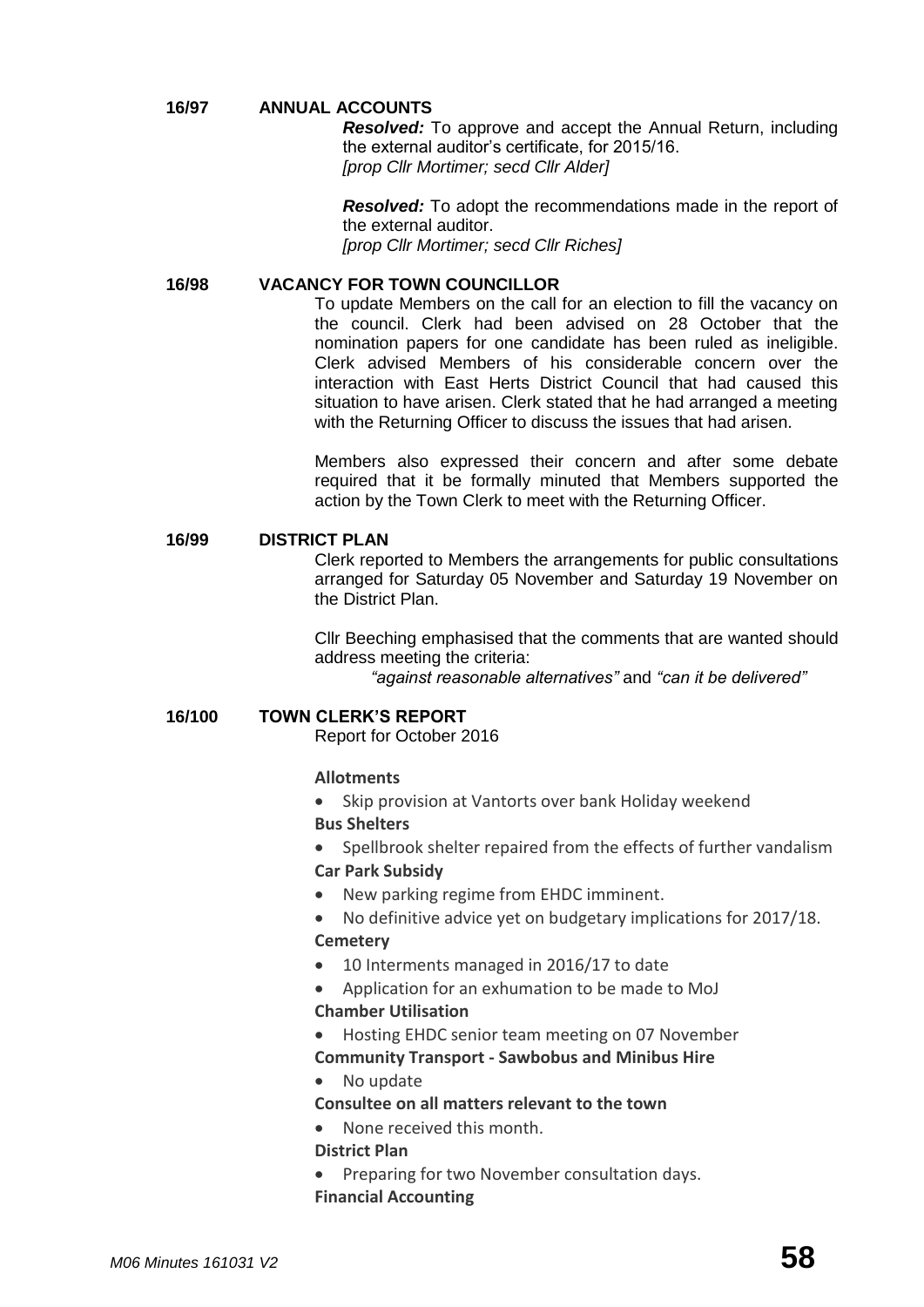External audit certificate received.

### **Hertfordshire Highways**

Lack of coherent information from Herts Highways a concern

 Responded to Cllr Beeching's call for odd-jobs **Markets**

• Investigation into possibilities will continue

# **Neighbourhood Plan**

• No current activity

# **LGiU Briefings**

- Daily briefings on a 3-month free trial basis continue.
- **Lordship of the Manor**
- Now completed

# **Planning Matters [\(acting as a consultee\)](http://www.sawbridgeworth-tc.gov.uk/town-council/planning)**

• 31 Applications considered in 2016/17.

# **Plant Watering**

- Continued throughout the town
- Sub contract watering for Gilston & Eastwick

# **Projects**

- Bell Street Conveniences; meeting with head of service.
- Town Green; no further activity. Task & Finish group proposed.
- Library; No further action at the moment.

# **Rivers Orchard**

 Lease agreement with Deville Estates Ltd signed and completed **Staff**

 A&A sub-committee briefed on changes in staff deployment **Town Twinning** 

• Provided transport for Moosburg weekend

# **Town Action Plan**

 The F&P committee have directed that on-going scrutiny be addressed by a summary in the Clerk's report.

# **War Memorial**

- Task & Finish group established. Faculty applied for.
- Meeting with contractors 01 September, waiting for quotes

Clerk advised that he had received a response from Rob Smith, Herts County Council, Deputy Director – Environment (Highways) in response to the town's concerns about traffic management during emergency road closures and the consequences of serious injury recently experienced. The reply defended HCC's actions saying the works had been compliant with regulations, regretting the lack of reliable information and advocating the use of the 0300 help line or the HCC web-site for urgent action.

County Cllr Beeching agreed that the response had been somewhat anodyne in nature.

### **16/101 TOWN PROJECT MANAGER'S REPORT** Report for October 2016

**Walk to School Week – Monday 26th Sep – Saturday 1st Oct**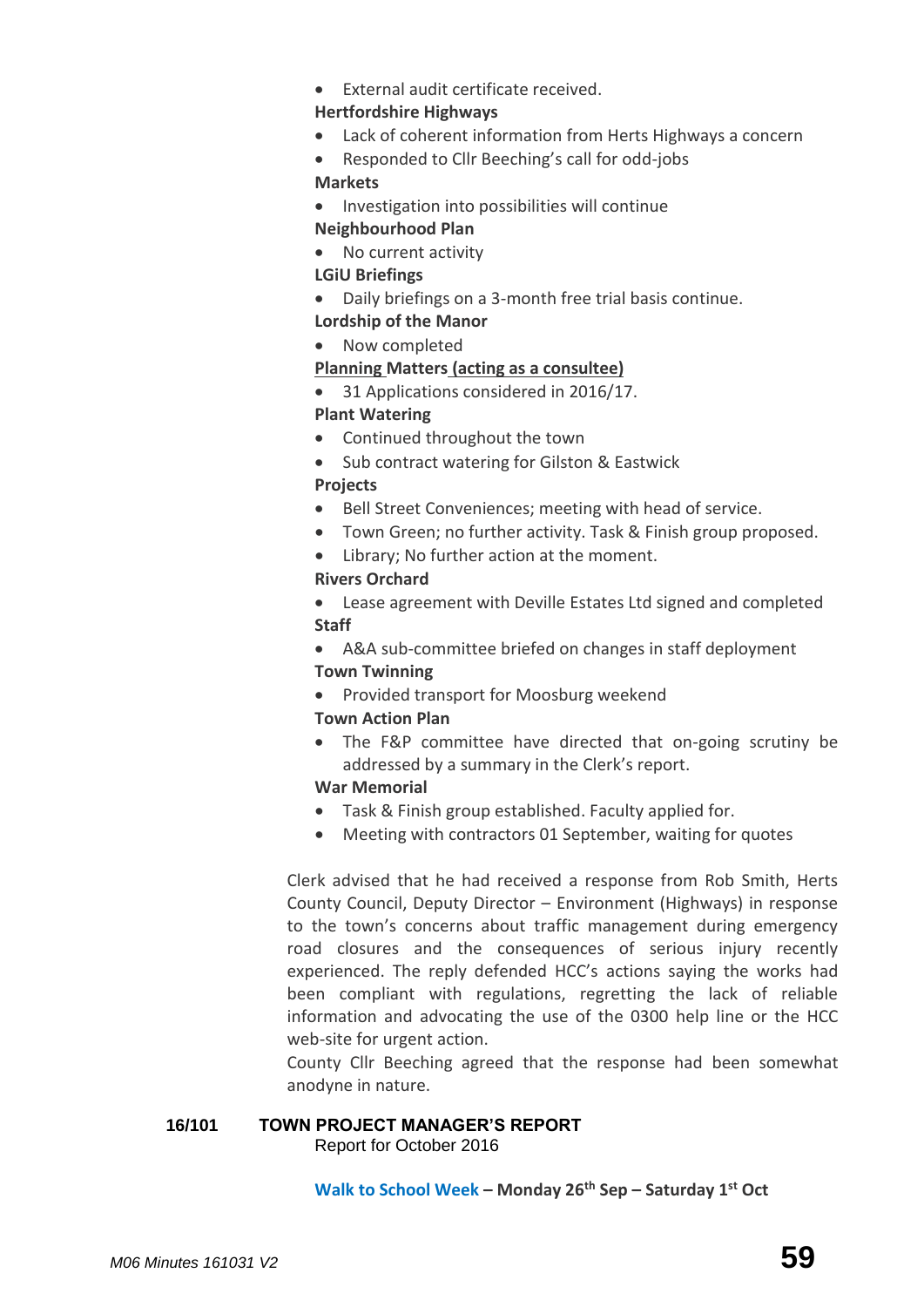The Town Selfie Walk on Saturday 1<sup>st</sup> October from 11-2pm was a huge success. Stalls were set up in the back car park and the focus was all about health and well-being, over 1000 bugs were collected by children who walked around the town to find 4 'stop-off' points where they could dress up, take a selfie on their mobile devices and then collect their bug to complete a set. Rotary Club of Sawbridgeworth were at the top of Bullfields with a life sized multi coloured (polycarbonate) cow. Cllr E Buckmaster was based at Vantorts Park with his EHDC leaflets and props, Cllr Royle was wearing his funky shoes in Church Park and Chris from the Evangelical Congregational Church kindly gave up his time to find 'Wally' and dress up with other Wally's in the town! There will be a meeting in the new year to discuss the idea of replicating this event next autumn and potentially having a similar initiative in the Spring term.

**Mayors Charity Quiz Night at Bullfields** – **Saturday 1st October** Thank you to those of you that supported this event. A great night was had by all and was well supported by the community. £625 was made for the Mayor's charity.

**Seeing it Through – Pins & Feathers Production – Friday 14th October 7.30pm at The Bullfields Centre - This event went well, but** ticket sales were lower than expected. The production was first class and told the story of life in East Herts during WW1. Proceeds from this event will go into in the War Memorial Refurbishment fund.

**MOVE Week –** The date is to be confirmed in May 2017. More information about how Sawbridgeworth will be involved will be available after my next meeting with Michal Siewniak in September.

**Somme Memorial Visits** – The WW1 commemoration visited Edmondton Cemetery on Tuesday  $11<sup>th</sup>$  October to pay our respects to Alfred Jolley where a small posy of red and blue flowers was laid. Alfred signed up underage for WW1 and died at the age of 17. Two other soldiers that died during the 141 days of the Somme were also remembered by us, George Bates and Henry Basterfield. The work that we are doing is part of the Living Memories Project that is currently running with the Commonwealth War Graves Commission - our next visit is to Tottenham Cemetery on November 8<sup>th</sup>.

# *Future Dates for the diary*

**Sunday 13th November –** Remembrance Day, Great St Mary's Churchyard and then into church. Starts at 3pm promptly. Parade sets off from Bell Street car park at approx. 2.50pm with all of the uniformed services. **Councillors please go straight to the church.**

**Saturday 19th November** – Lights of Love, Isabel Hospice Service in